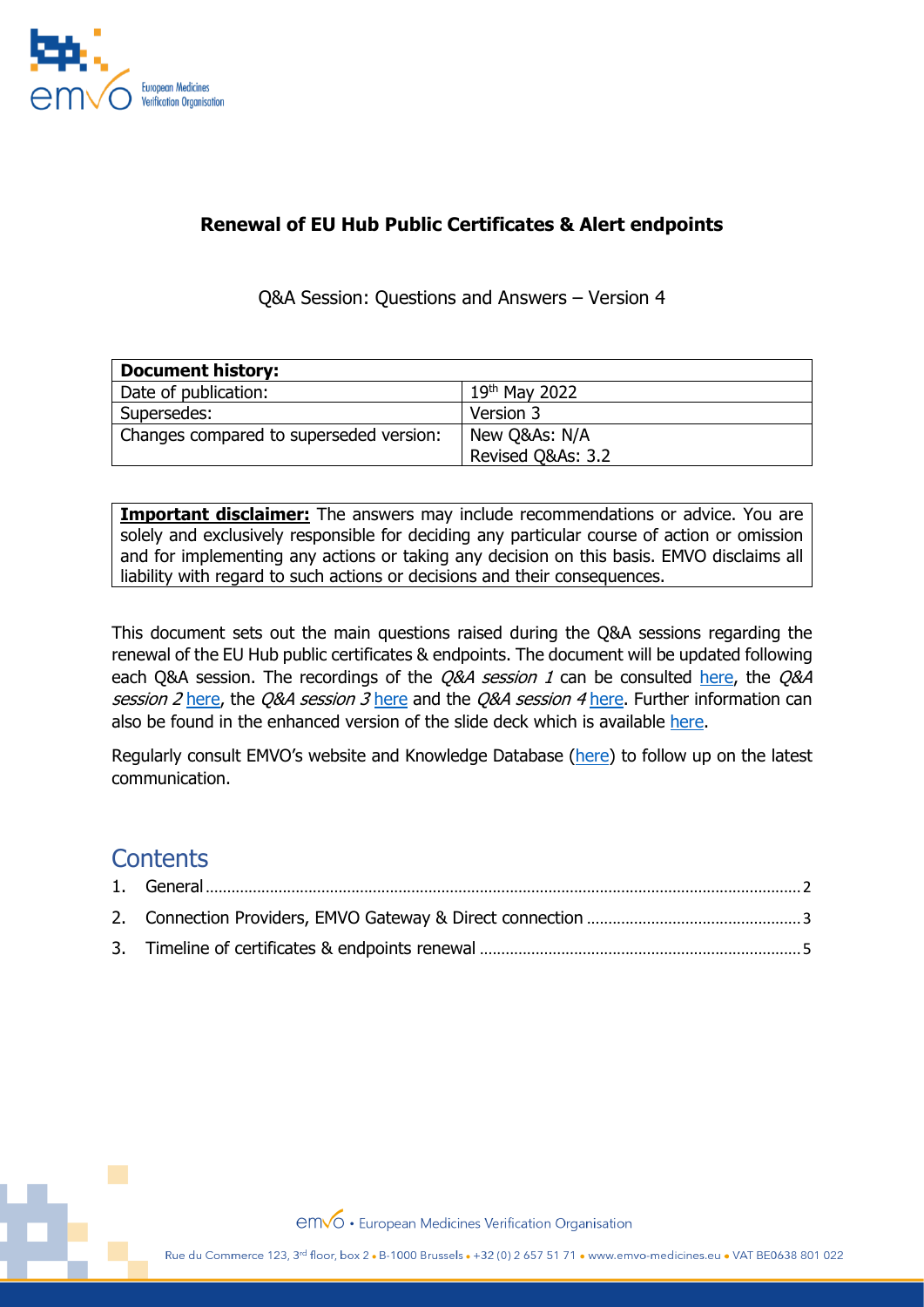

# <span id="page-1-0"></span>1. General

## **1.1 What is the purpose and the frequency of renewing the EU Hub Public certificates & alert endpoints?**

Answer: To ensure technical security, the EU Hub uses certificates with a validity period of 5 years. This period is now expiring, and an update is required. The certificates and endpoints will require a new update in 5 years.

### **1.2 Where can we download the EU Hub certificates from?**

Answer: The certificates can be downloaded from the OBP Portal in 'Step 4 – Technical On-Boarding'.

## **1.3 Will this change require a new Session Token and EU conformance test?**

Answer: No, this will not require a new session token and/or test status metrics to be redone.

#### **1.4 Should we change the certificate if we downloaded one in the previous year?**

Answer: Yes, you need the new certificates.

#### **1.5 Where do we get the new endpoint information from?**

Answer: On 'Step 4 – Technical On-boarding' of the OBP Portal, you can click on Step 4.1 "Technical Info Pack" wherein the document EMVS0714-EMVS SDK for OBPs v16.0 can be found.

#### **1.6 Do we need to start with the CSR step?**

Answer: No, you do not need to perform the CSR step. Please consult the recordings and/or the slide deck for further information (refer to page 1 of this document).

#### **1.7 When will the new certificates be available on the OBP Portal?**

Answer: They are already available in the OBP Portal in 'Step 4 – Technical On-boarding'.

#### **1.8 Will there be any downtime(s) during the renewal of the certificates/alert endpoints?**

Answer: Currently, no downtime is foreseen.

#### **1.9 Which time zone are the times expressed in?**

Answer: The times are expressed in CEST – Central European Summer Time.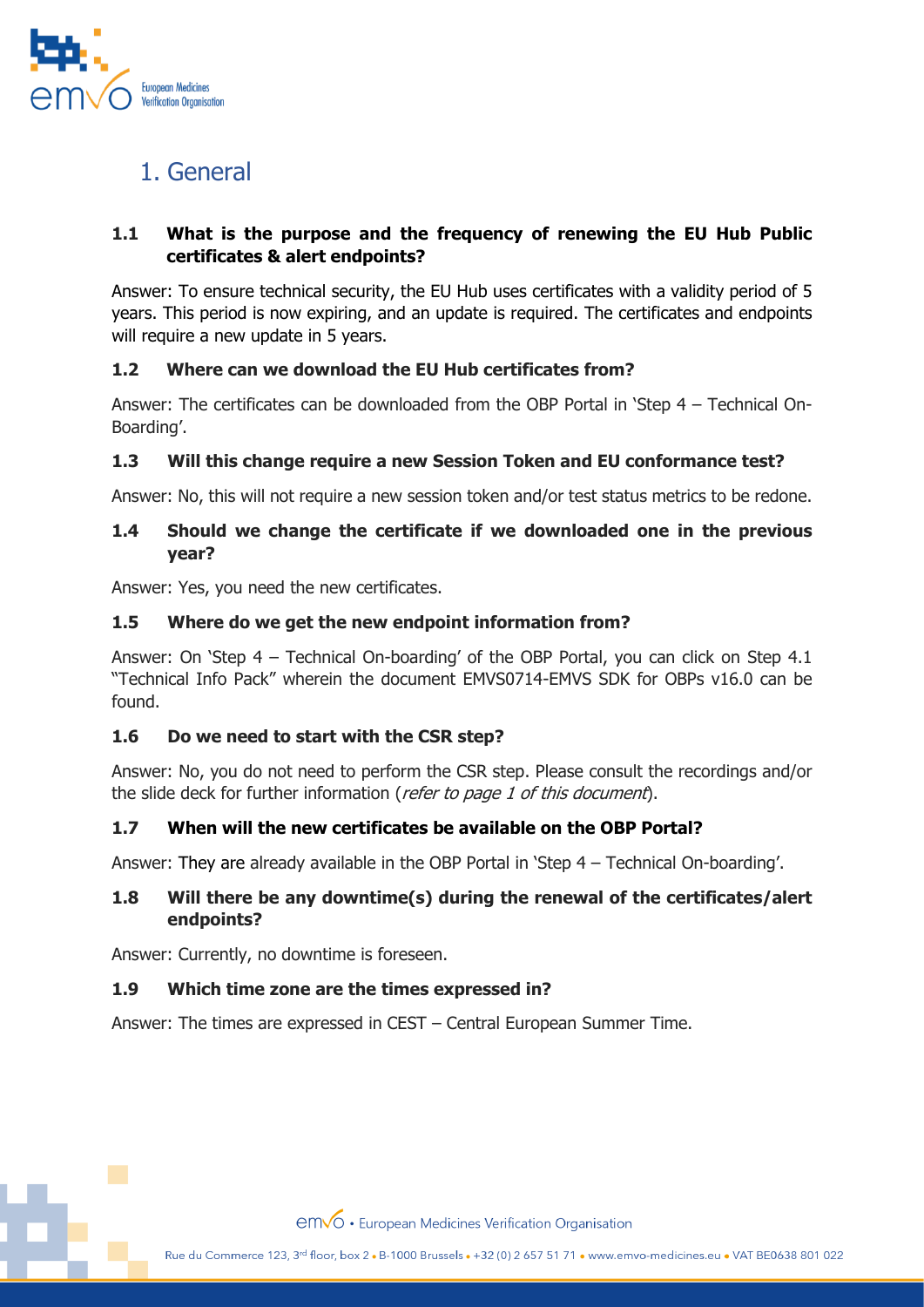

# <span id="page-2-0"></span>2. Connection Providers, EMVO Gateway & Direct connection

#### **2.1 What is a registered Connection Provider (Gateway Provider)?**

Answer: This is a third-party contractor engaged by the OBP, who assists in whole or part of with the development, implementation, provision, use and/or operation of the OBP interface to the EU Hub via a Gateway Connection. OBPs can choose to connect to the EU Hub via a direct connection (data send from OBPs system straight to EU Hub) or a Gateway Connection (data sent first to a Gateway Provider. The Gateway Provider sends it through to the EU Hub).

#### **2.2 What is the EMVO Gateway?**

Answer: This is an alternative means of connecting to the European Hub (alternate to developing a direct connection, or other Gateway Provider solutions). The EMVO Gateway provides an easier way to connect to the EU Hub using typically understood techniques and is aimed at the OBPs who want to participate in pilot programs but do not yet have a direct connection established or smaller OBPs who have no need for the direct connection because their volumes of batches are much lower.

#### **2.3 How can I check which Connection Provider(s) my company is using?**

Answer: An OBP can have up to two (2) connections. You can check the type of connection and connection details in your OBP Portal account in Steps 4.2.1 and 4.3.1.

### **2.4 Is there any detailed guidance on how specifically to handle this change using common systems, like SAP or Tracelink?**

Answer: No, EMVO has no detailed guidance on how SAP, Tracelink or other Connection Providers should perform the change as each system is unique and only their respective teams would be knowledgeable on the topic.

For SAP users: all SAP ICH customers do not need to perform any actions - SAP will take care of it. The OBPs will be contacted to get the certificates and the update will be executed for all customers.

For Tracelink users: all Tracelink users will be informed before the actions are executed and following the completion of the renewal process.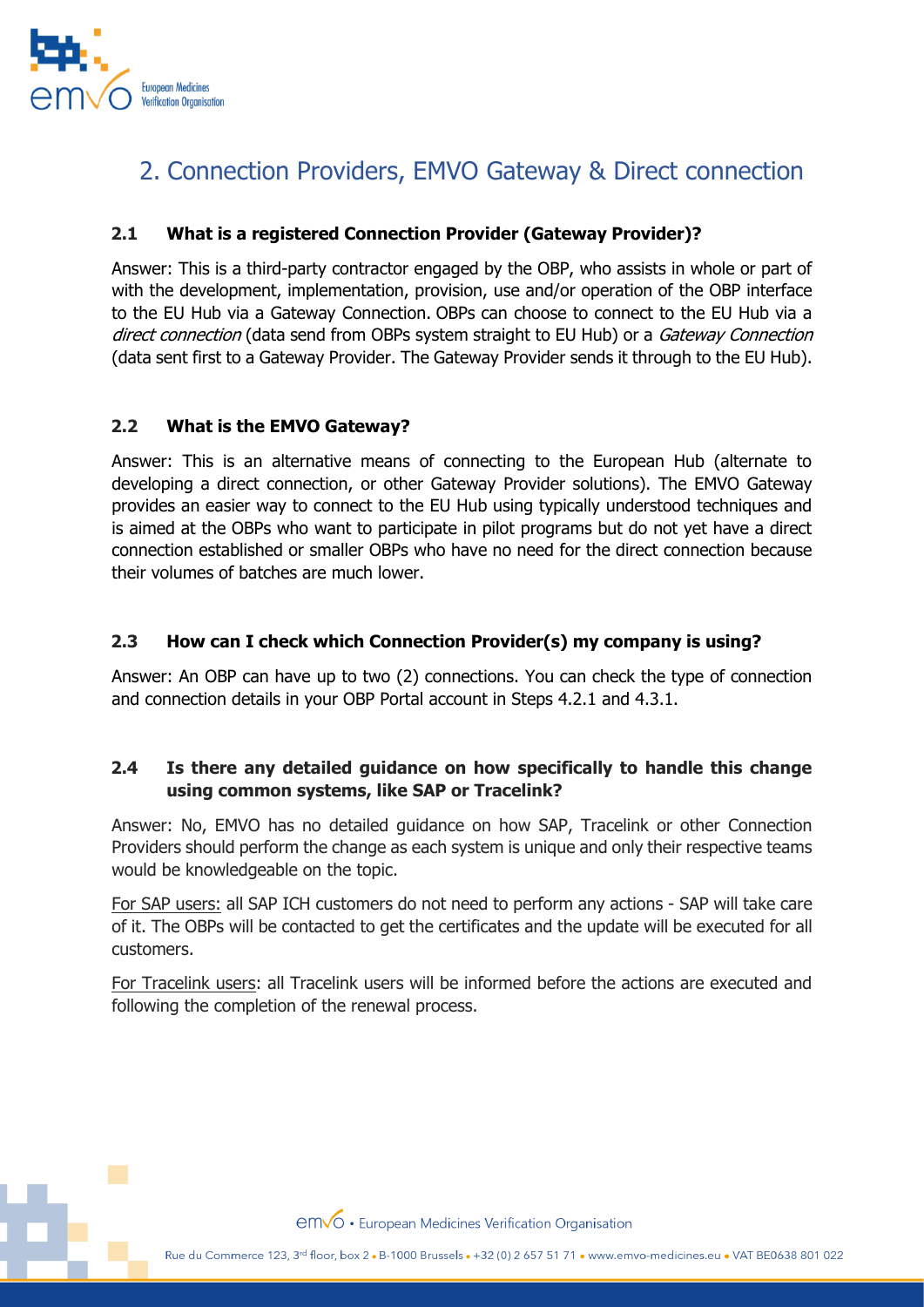

**2.5 Do we have to do something as a developer? Is there a new SDK or is this just about endpoints and certificates that would have to be replaced by 18th July, at the latest? At the moment we have the 2018 endpoints. Is it enough to replace them with the new ones, or has something changed in the database structure or WSDL?**

Answer: There is no new SDK – the API is exactly the same. All OBPs have to update the certificates and endpoints.

#### **2.6 If we use a connection provider, what are my responsibilities as an OBP?**

Answer: You have the responsibility to ensure that your provider updates the certificates, and you remain connected to the EU Hub.

#### **2.7 If we use Tracelink, do we need to send the certificate to Tracelink because it is a personal certificate, or can I relax because it is a common certificate for all users, and someone already sent it to Tracelink?**

Answer: The certificate that changes is the PUBLIC certificate and NOT your personal one. Therefore, the public certificate should be provided to Tracelink (or at least one Tracelink client has to provide the certificate to the connection provider). This also applies for any other connection provider and not only Tracelink.

### **2.8 Are there any actions needed from OBPs? Should our Simple Network Management System (SNMS) implement these certificates at their infrastructure?**

Answer: The OBPs should provide all the needed materials to their connection provider or technical team (in case they have a direct connection). The connection provider and/or technical team should perform the renewal.

#### **2.9 If we use EMVO Gateway, are we affected by this change at all?**

Answer: Yes, you are affected. However, EMVO Gateway users should not perform any actions, as the EMVO technical team will take care of the certificate renewal.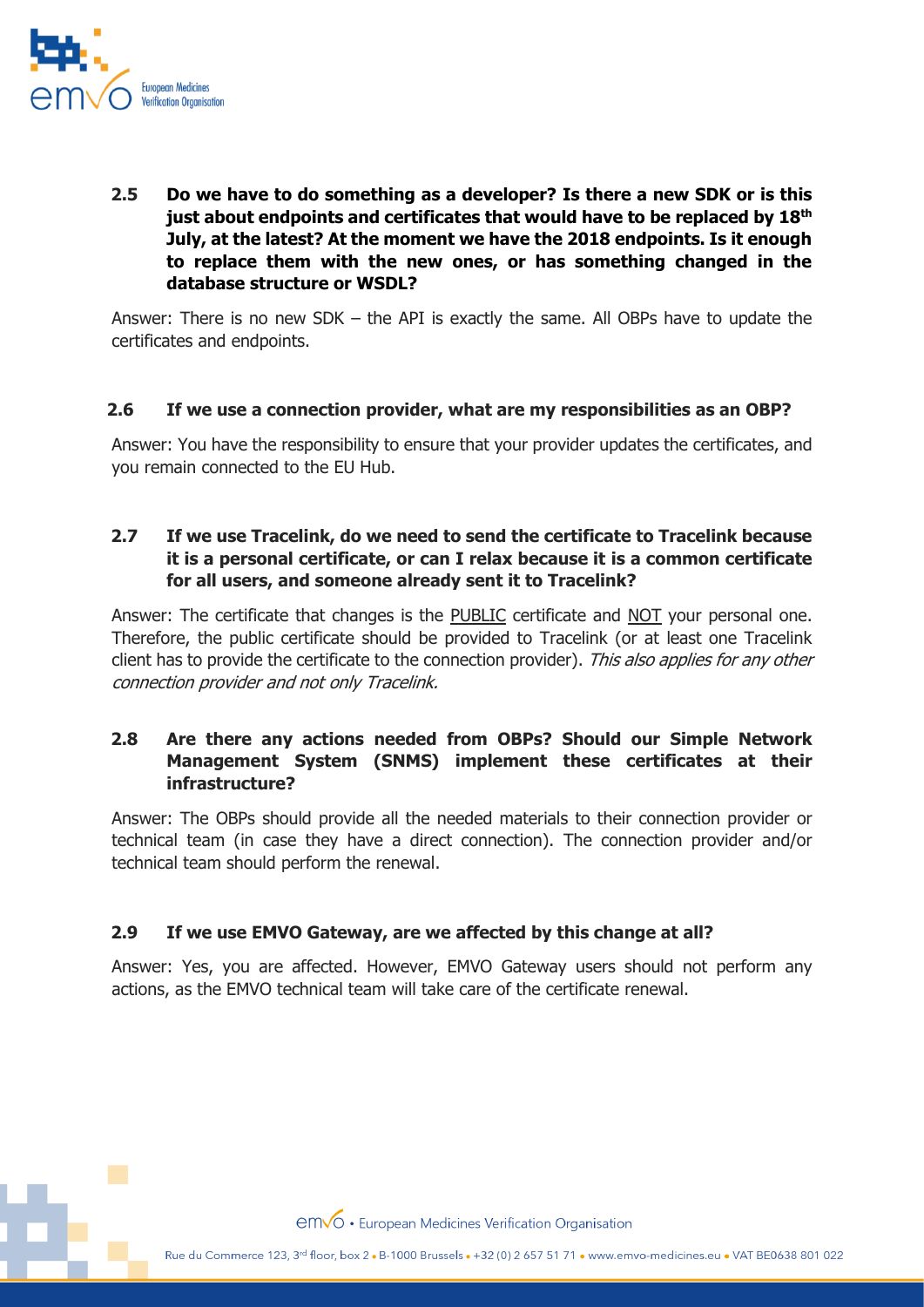

#### **2.10 What to do if I do not have a Connection Provider or do not use EMVO Gateway?**

Answer: If no Connection Provider (or EMVO Gateway) is used then it can be assumed that your organisation has created a direct connection. In that case, the knowledge on how to perform the implementation should be with the team that developed the direct connection. To ensure your team has all the needed information at hand, make sure you are forwarding all the communication distributed from EMVO.

#### **2.11 Where to install the new certificate if I am not using a connection provider?**

Answer: The certificate should be installed within the system you are using. Please contact your technical team for more information.

#### **2.12 Do these certificates need to be installed in the testing environment as well (ITE/IQE) and should sanity tests be performed?**

Answer: The certificates should be installed within each environment the OBP is active in. A sanity check can be performed.

## <span id="page-4-0"></span>3. Timeline of certificates & endpoints renewal

#### **3.1 What is the timeline for the changes in the PRD Environment?**

Answer: The timeline for the PRD Environment is as follows: